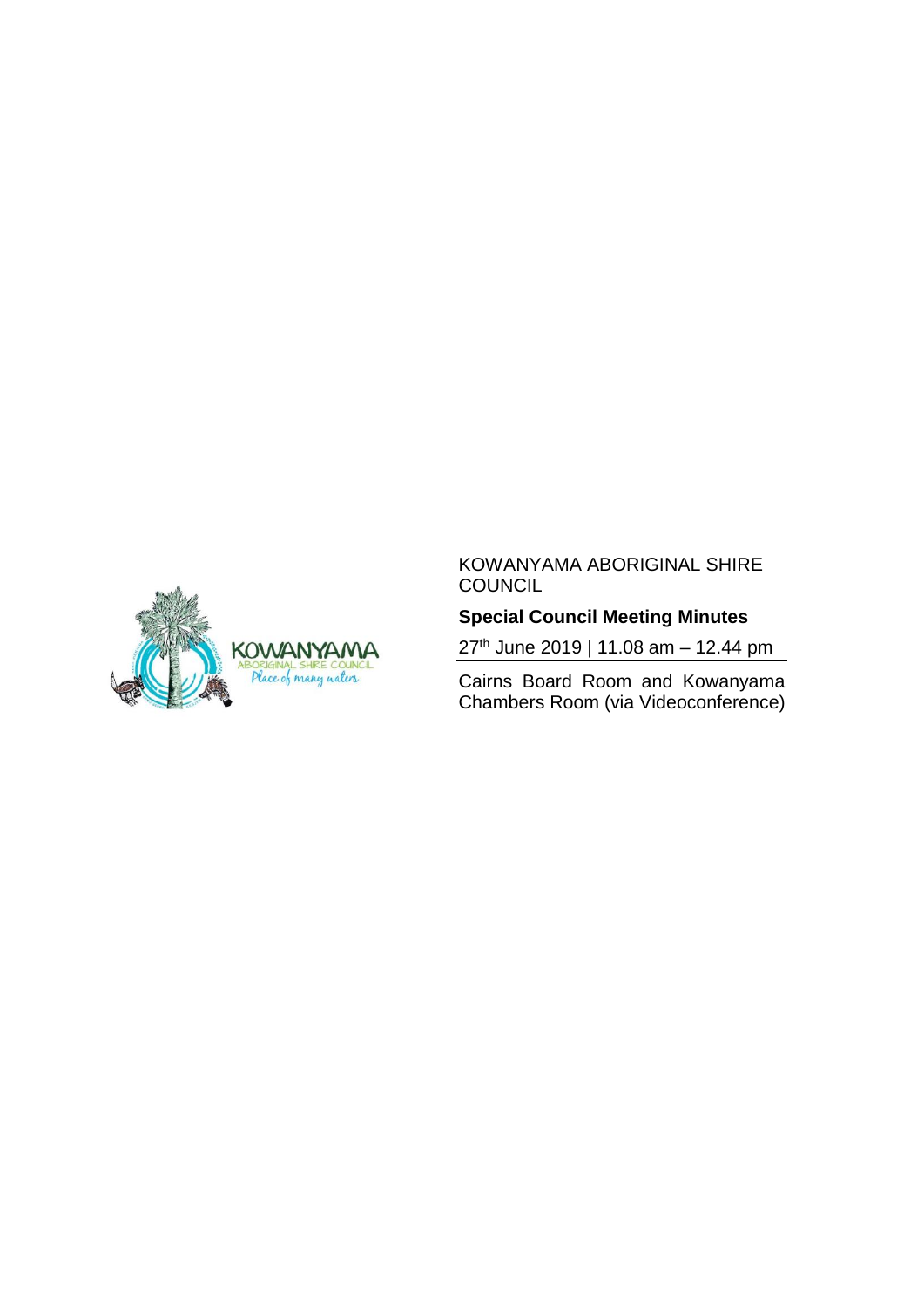### **Present:**

**Councillors** Mayor Michael Yam (Chair) Cr Aaron Teddy Cr John Fry Cr Wendy Wust

### **Executive**

Gary Uhlmann, Chief Executive Officer Katherine Wiggins, Executive Manager Governance and Operations (EMGO) Christine Delaney, Executive Manager Human Resources (EMHR) Tom Corrie, Executive Manager Infrastructure, Works and Projects (EMIWP) Michelle Vick, Executive Manager Community Services (EMCS) Andrew Hay, Executive Manager Finance (EMF)

#### **Other**

Kevin Bell, Manager Sports & Recreation/Youth Engagement & Multi-Purpose Centre

### **Apologies**

Deputy Mayor Territa Dick

#### **1) Welcome & Apologies**

The Mayor welcomed Councillors to the meeting.

#### **2) General Business**

Nil

#### **3) Closed Business**

| <b>RESOLUTION</b> – That Council moves in to Closed<br>Business 11.08am | <b>Moved Cr Yam</b><br><b>Seconded Cr Fry</b> |
|-------------------------------------------------------------------------|-----------------------------------------------|
|                                                                         | <b>MOTION CARRIED:</b>                        |
|                                                                         | <b>All in Favour</b>                          |

 Cr Wendy Wust arrived 11.29am Cr Fry departed room 11.46am returned 11.48am

 *11.54 - 11.57am – Morning Tea*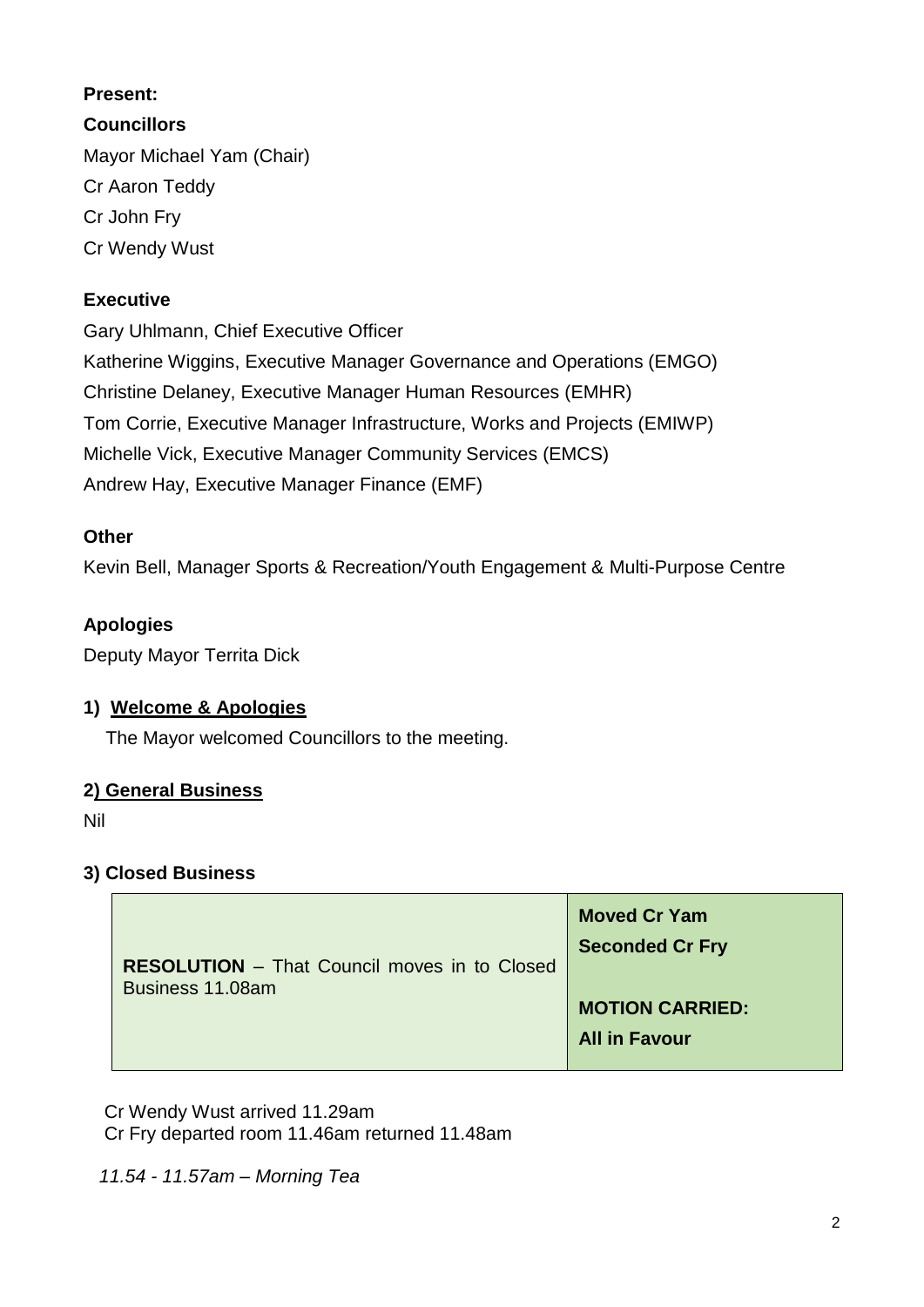| <b>RESOLUTION</b> – That Council moves out of Closed   Seconded Cr Fry<br>Business. 12.15pm | <b>Moved Cr Yam</b>                            |
|---------------------------------------------------------------------------------------------|------------------------------------------------|
|                                                                                             | <b>MOTION CARRIED:</b><br><b>All in Favour</b> |

 Deputy Mayor Territa Dick arrived 11.57am departed 12.16pm Mayor departed room at 12.17pm returned 12.19pm

| <b>RESOLUTION</b> - That Council endorse Dee's<br>Deportment, Grooming and Self Care as "Sole<br>Supplier" for Kowanyama's Family Enrichment | <b>Moved Cr Fry</b><br><b>Seconded Cr Teddy</b> |
|----------------------------------------------------------------------------------------------------------------------------------------------|-------------------------------------------------|
| Program.                                                                                                                                     | <b>MOTION CARRIED:</b>                          |
|                                                                                                                                              | In Favour: Cr Teddy, Cr Dick                    |
|                                                                                                                                              | <b>Against: Cr Wust</b>                         |

|                                                     | <b>Moved Cr Yam</b>      |
|-----------------------------------------------------|--------------------------|
| <b>RESOLUTION</b> – That Council moves in to Closed | <b>Seconded Cr Teddy</b> |
| Business 12.17pm                                    |                          |
|                                                     | <b>MOTION CARRIED:</b>   |
|                                                     | <b>All in Favour</b>     |

| <b>RESOLUTION</b> – That Council moves out of Closed | <b>Moved Cr Yam</b>                            |
|------------------------------------------------------|------------------------------------------------|
| Business $-12.42$ pm                                 | <b>Seconded Cr Teddy</b>                       |
|                                                      | <b>MOTION CARRIED:</b><br><b>All in Favour</b> |

| <b>RESOLUTION</b> – That Council resolve to re-appoint | <b>Moved Cr Yam</b>      |
|--------------------------------------------------------|--------------------------|
| Aon as Council's insurance broker on a sole            | <b>Seconded Cr Teddy</b> |
| supplier arrangement for the 2019 -2020 financial      | <b>MOTION CARRIED:</b>   |
| year, at a cost of \$385,604.19 GST inclusive.         | <b>All in Favour</b>     |